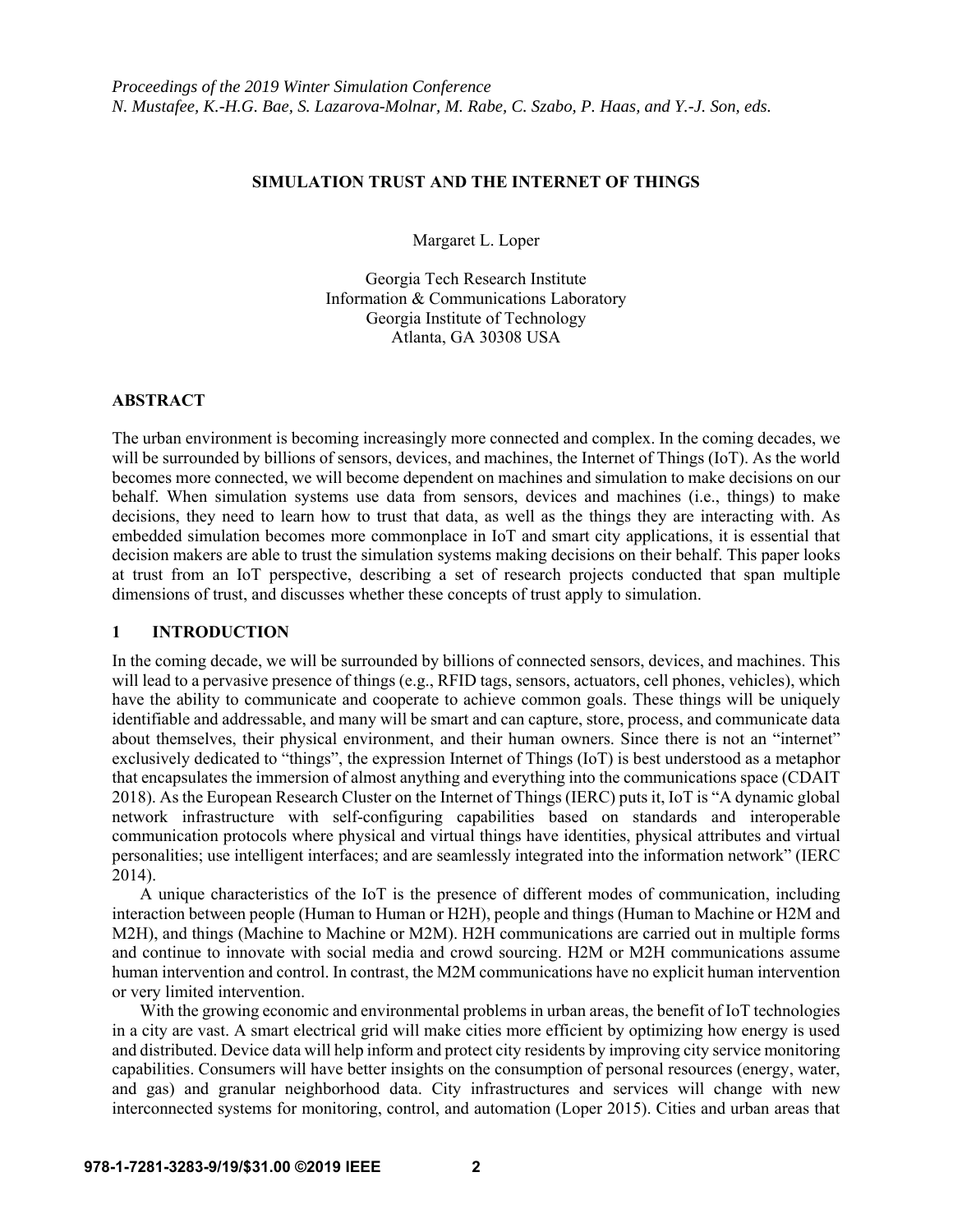benefit from the IoT are commonly referred to as Smart Sustainable Cities or, in short, as Smart Cities (SC): "A smart sustainable city is an innovative city that uses information and communication technologies and other means to improve quality of life, efficiency of urban operation and services, and competitiveness, while ensuring that it meets the needs of present and future generations with respect to economic, social and environmental aspects" (ITU 2014).

Application of IoT in cities include deploying *things* in all aspects of our everyday lives, including transportation systems, public safety, power grid, water supply networks, waste management, homes, buildings, health, and agriculture, as shown in Figure 1.



Figure 1: IoT and smart cities (Dhamu and Company 2019).

A goal of a smart city is to use IoT devices to collect data, and use these data to manage assets and resources efficiently, as well as to interact with the citizens that work and live in these environments. Cities may be the first to benefit from the IoT, but being surrounded by billions of sensors, devices, and machines has profound implications for security, trust, and privacy. The more technology a city uses, the more vulnerable it is, so the smartest cities face the highest risks. Therefore, in addition to using IoT technologies for monitoring and managing cities, there is also a need to understand how to protect and defend smart cities.

This paper describes a portfolio of research conducted on trust as it applies to IoT and SC. It starts by defining trust and a framework for capturing the many dimensions of trust. That is followed by brief descriptions of some of the research projects conducted on trust in IoT and SC. These projects are organized in terms of the trust framework we adopted. The research described spans a range of trust topics, but little work has been done on the relevance of trust to simulation. The application of simulation that use and interact with real world systems is growing, which means understanding their trustworthiness is of growing importance. The paper concludes with a few ideas on the way forward.

## **2 TRUST**

## **2.1 Definitions**

Several trends are emerging with IoT. First, with the grand vision of billions and trillions of things (e.g., cellphones, physical devices, vehicles, and other things embedded with electronics, software, sensors, actuators), things will soon outnumber people. One prediction forecasts that by 2021, the number of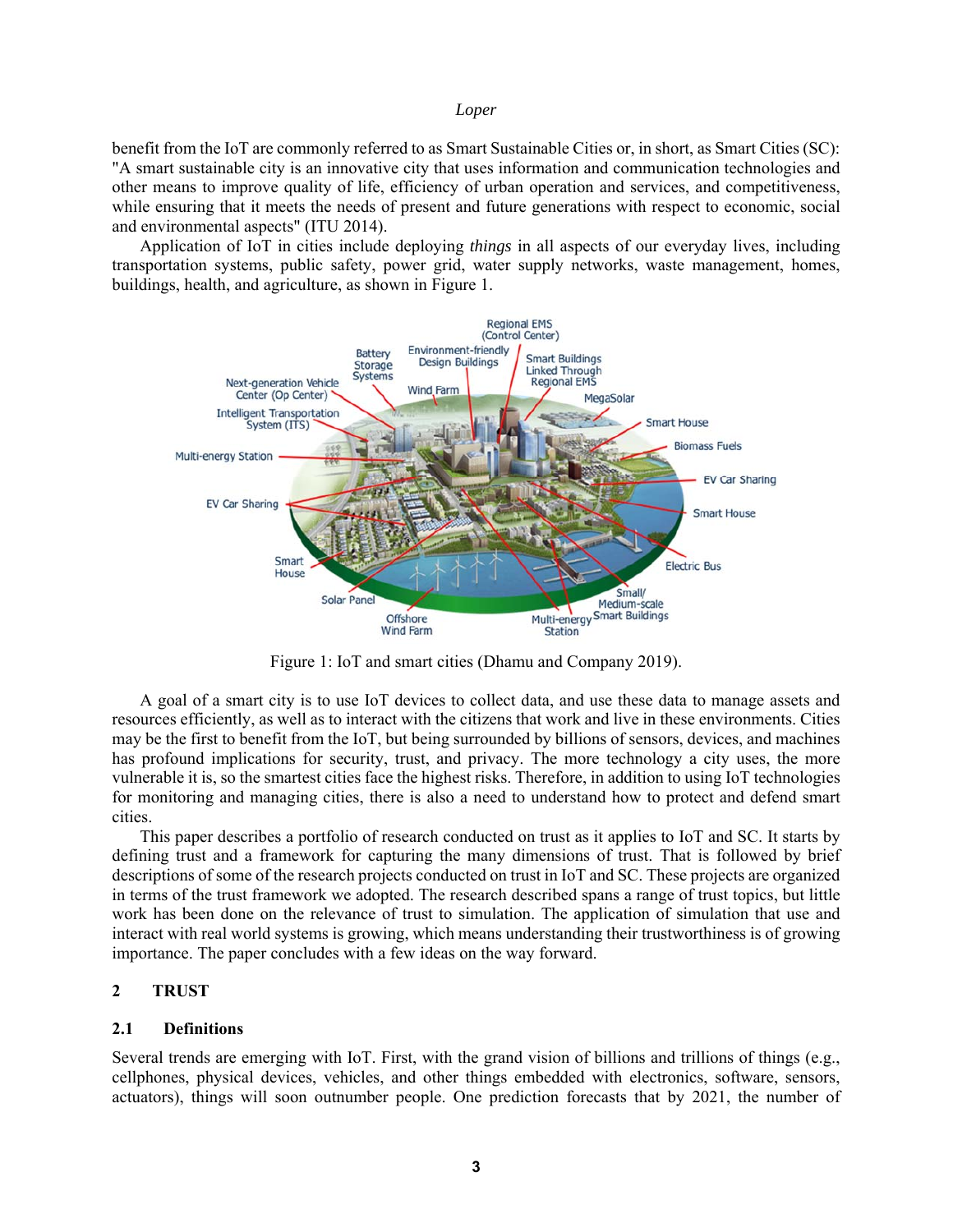connected devices will outnumber connected people by six to one (ITU 2012). It will be impossible for humans to monitor and control all these things; therefore, some decision-making will be delegated to things in the system. In other words, some of these things will make decisions on our behalf. Second, while interconnection is self-evident to IoT, the intelligence of things is what makes the IoT paradigm "gamechanging" (CDAIT 2018). There is an increasing desire to use things in lieu of humans in dangerous or routine situations, and also to make things more intelligent such that they can deliver personalized and autonomic services. Both of these trends raise questions about the trustworthiness of this emerging technology.

The connection between people and things is complex, and creates a set of trust concerns. Trust should be considered at two levels: (1) whether a thing trusts the data it receives or trusts the other things it interacts with (M2M) and (2) whether a human trusts the things, services, data, or IoT offerings that it uses (H2M or M2H). This leads to the idea that trust is multi-dimensional. Ahn et al. (2007) described the concept of multi-dimensional trust by different agent characteristics, such as quality, reliability, and availability. For Matei et al. (2009), trust refers to the trustworthiness of a sensor, whether it has been compromised, the quality of data from the sensor, and the network connection. Grandison and Sloman (2000) define trust as the belief in the competence of an entity to act dependably, securely, and reliably within a specified context. To address behavior uncertainty in agent communities, Pinyol and Sabater-Mir (2013) define three levels of trust based on human society: security, institutional, and social. Leisterm and Schultz (2012) identify technical, computational, and behavioral trust, but focus primarily on a behavioral trust indicator. Lastly is the idea that trust is a level of confidence: the probability that the intended behavior and the actual behavior are equivalent given a fixed context, fixed environment, and fixed point in time (Voas et. al 2018).

For our work, we adopted the definition of trust that NIST uses in their report on trustworthiness of cyber physical systems. Trust is defined as "… the demonstrable likelihood that the system performs according to designed behavior under any set of conditions as evidenced by characteristics including, … security, privacy, reliability, safety and resilience" (NIST 2017, p.15).

### **2.2 Types of Trust in IoT Systems**

Work on trust management is often divided into two areas: security-oriented and non-security- oriented. The descriptions below are summarized from (Terzis 2009).

Security-oriented trust adopts a restricted view, where trustworthiness is equated to the degree to which an entity or object is considered secure. This traditional view sees trustworthiness as an absolute property that an entity either has or doesn't have. This is often accomplished by determining the credentials an entity possesses, and iteratively negotiating how to disclose certified digital credentials that verify properties of trust. This view of trust is also related to trusted computing, which is the expectation that a secure operating environment can be created by enforcing certain hardware and software behaviors with a unique encryption key inaccessible to the rest of the system. In software engineering, this view of trust is determined through formal verification. Managing trust in this context includes specifying and interpreting security policies, credentials, and relationships.

Non-security-oriented trust adopts a wider view similar to the social sciences. This includes a view of trust as a mechanism for achieving, maintaining, and reasoning about the quality of service and interactions. In this view, trust is a measurable property that different entities have in various degrees. Trust is determined on the basis of evidence (personal experiences, observations, recommendations, and overall reputation) and is situational, meaning an entity's trustworthiness differs depending on the context of the interaction. A goal of trust management is managing the risks of interactions between entities. This is also the basis of trust management in multiagent systems, which includes the notion of malicious and selfish behavior. Since non-security-oriented trust is similar to the human notion of trust, work related to computer-mediated trust between users, building human trust in computer systems, and human-computer interaction has led to sophisticated models of trust and reputation research.

To tie this together in a system model for IoT, we adopt a layered trust framework defined by Yan et al. (2014). These layers work together to create an environment in which things and humans can interact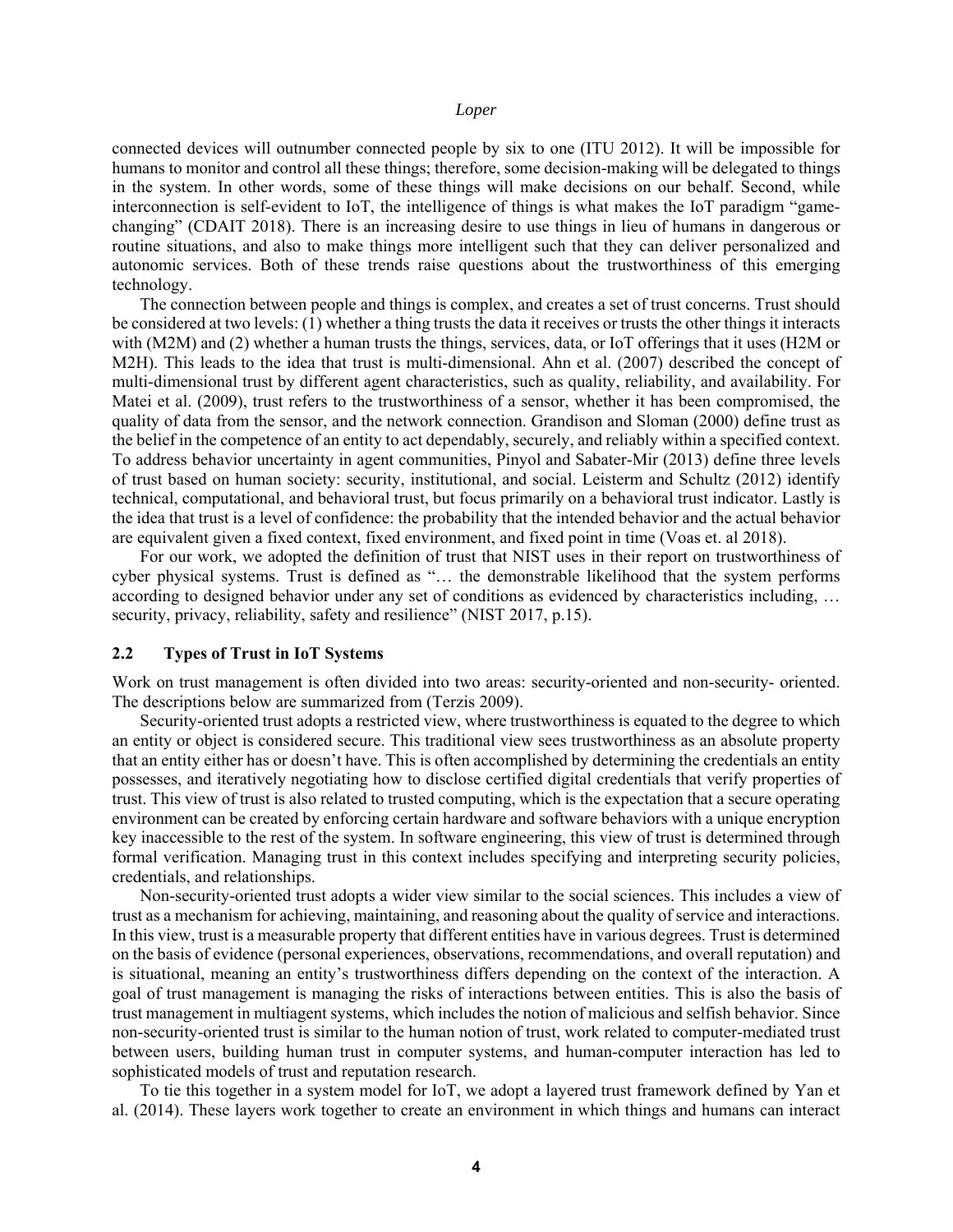and make trustworthy decisions. The layers in the framework include (i) physical perception, which perceives physical environments and human social life; (ii) a network layer that transforms and processes perceived environment data; and (iii) an application layer that offers context-aware intelligent services in a pervasive manner. The fourth layer represents the cyber-physical social relationships that connect layers. Figure 2 depicts these layers, with trust objectives. A trustworthy IoT system relies on the cooperation among layers. "Ensuring the trustworthiness of one IoT layer (e.g., network layer) does not imply that the trust of the whole system can be achieved" (Yan et al. 2014).



• Trust relationship and decision; System security and robustness; Privacy preservation; Identity trust; Generality

Figure 2: IoT trust framework.

## **2.3 Trust Architecture**

The next step we took is to translate the layers of the trust framework into an architecture, on which a research strategy was developed. The trust architecture and its system components are shown in Figure 3a. The lowest component called sensor is analogous to the physical perception layer, where sensors, devices, and machines are individually serving as a source for data. The data being generated by these sensors are assimilated and elevated through context into information by an aggregator.

An aggregator is an intelligent machine that collects data from sensors and uses that data to create knowledge for decision-making. In order for an aggregator to determine if the data communicated to it are worthy of being used, the notion of trust becomes an issue. When there are a number of different sensors, each presenting data, and these data have conflicts from sensor to sensor, aggregators must select which among them to trust, how much to trust, as well as some criteria for establishing that trust. Reasons for competing sources of data to be in conflict with each other, at the Aggregator or Command and Control (C2) components, could be many: malfunction, bad actor, tampering, environmental conditions, context conditions, and so on. Finally, the C2 component is responsible for looking across aggregators to synthesize data, as well as provide an interface to humans interacting with the system.

# **3 TRUST RESEARCH STRATEGY**

Our research in IoT started in 2013 with an ideation event that engaged a large number of researchers to discuss technologies, technical challenges, and application areas. This was followed by a number of internally-.funded research projects, shown in Figure 3b, which spanned the trust architecture. Our initial research was on IoT M2M Trust, which looked at how aggregators trust data they receive from sensors, as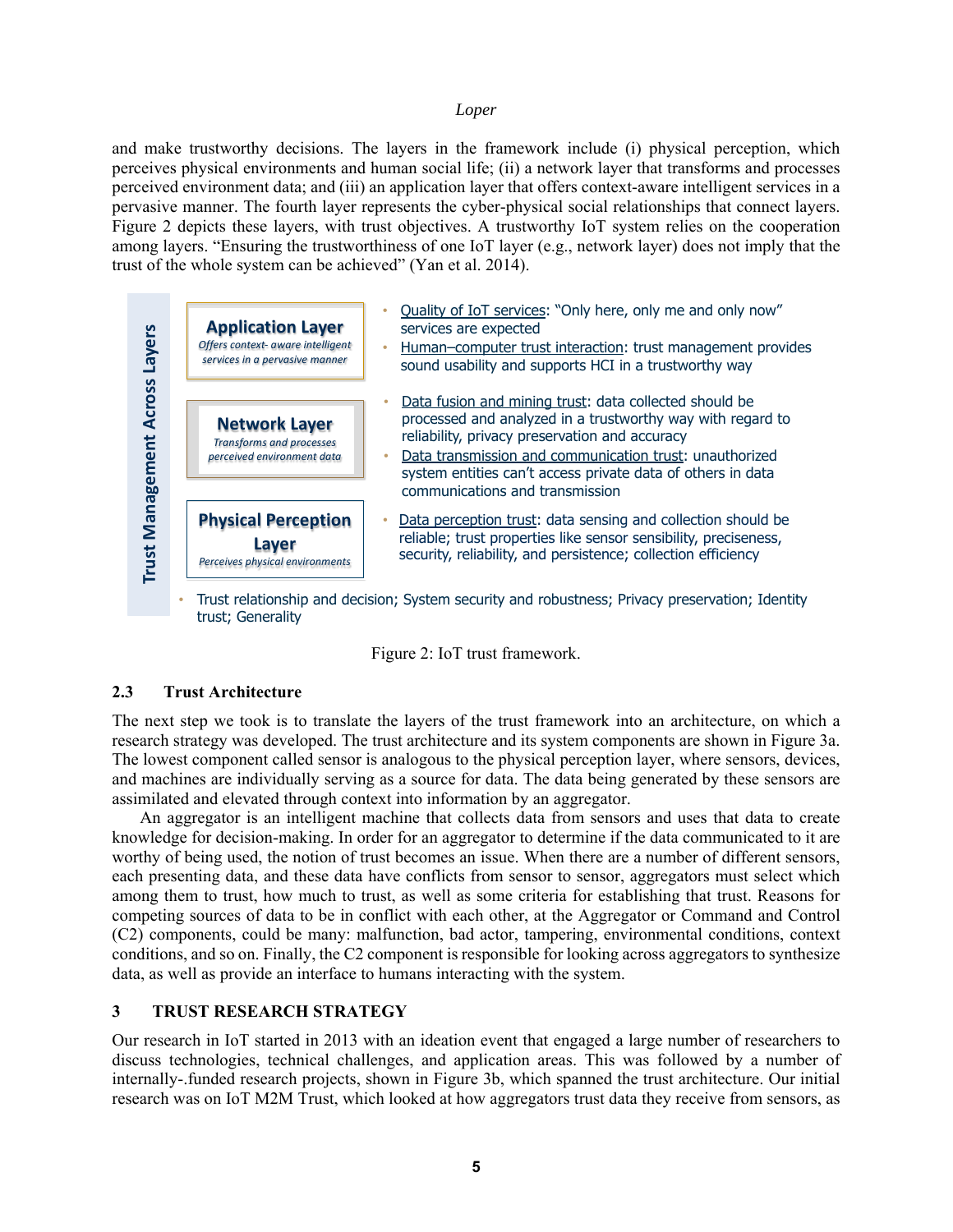well as how they trust other aggregators. That research was followed by trust and security of sensor arrays, and a trust negotiation language that could be used by aggregators. Our research broadened into smart cities at this point, where we looked at computing trust at the edge in Fog Computing (defined later), in-situ privacy algorithms, intelligent and scalable orchestration of IoT objects, and a situational awareness system for the Georgia Tech police department called the Common Operating Picture. In recent years, we have looked at the question of risk factors to determine if smart cities are trustworthy, as well as modeling the inherent danger associated with smart city technology being manipulated.



Figure 3: (a) Trust architecture and (b) research strategy.

In the sections that follow, many of these projects are described to give a better understanding of our trust research strategy. Note that these projects span the multiple dimensions of trust defined in Section 2.1, as well as security- and non-security-oriented trust approaches.

### **3.1 Physical and Perception Layer**

### **3.1.1 Device Trust and Sensor Arrays**

With a growing demand for data collection, there is also a demand for privacy and safety. This project developed a sensor testbed and algorithms to collect scientific research data, while preserving privacy, in public environments. The technical approach interfaced a reconfigurable System-on-Chip with multiple sensing peripherals and wireless network feedback. The sensor arrays, Community Array Nodes, contained ten different sensors that gave insight into urban environment monitoring and smart city behavior. Hardware- and software-based security and trust mechanisms allowed for operating in remote environments, providing protection to both deployed hardware and the back-end infrastructure.

There were three successful hardware deployments across the city of Atlanta's North Avenue smart city test bed, each with the capability of collecting sensor data, processing it in-situ, and sending it to a central server over a secure connection. With only an outgoing connection from the node, there were minimized avenues for security threats. Hardware security was accomplished through tamper-resistant technology, i.e., resistance to intentional malfunction or sabotage by normal users or others with access to the technology. The reconfigurable sensing platform demonstrated the ability to effectively collect relevant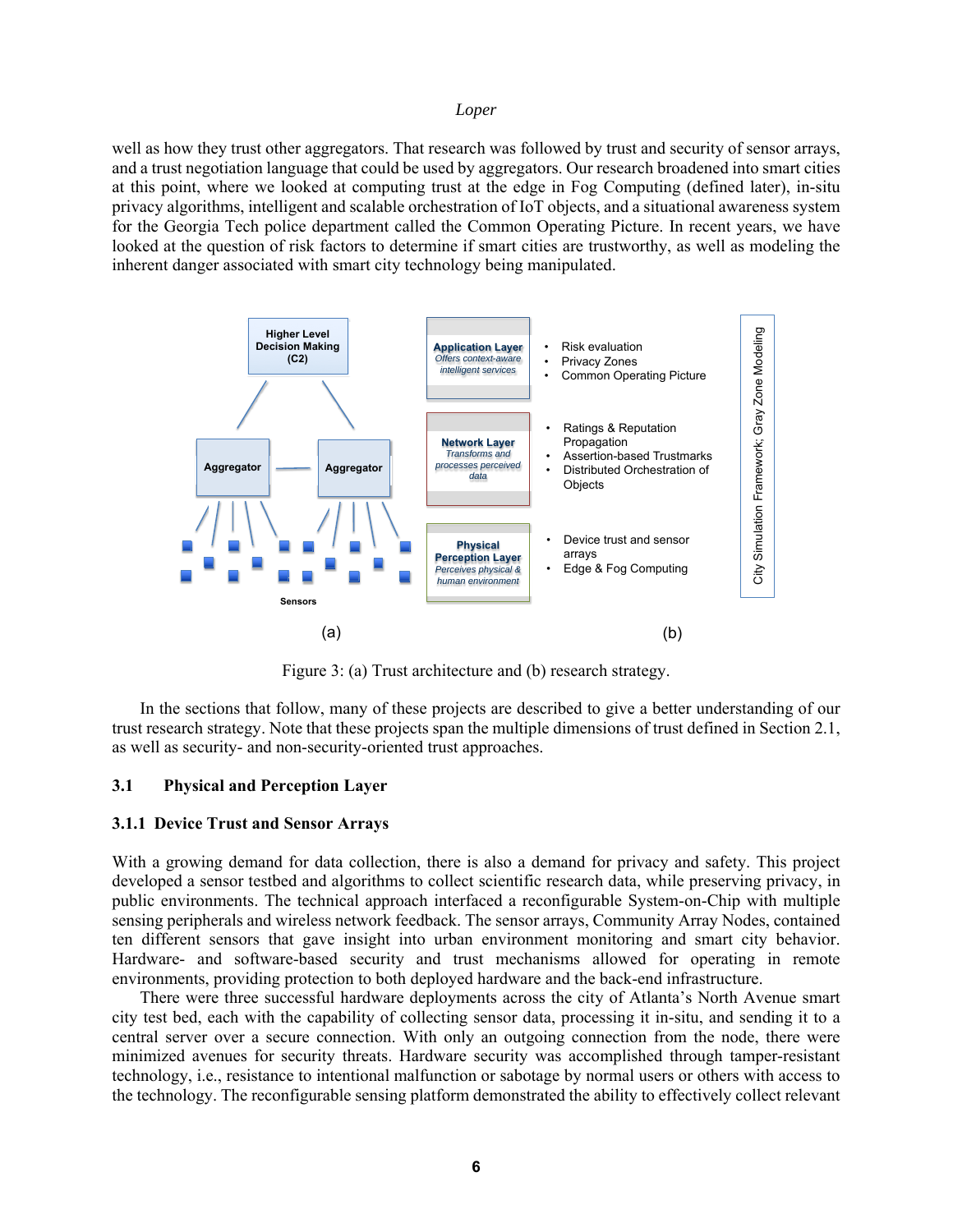information, while alleviating public concerns. Precedent-aware classification (Danner 2016), an efficient technique that uses information from past detections to reduce the computation required for detection over time, allowed computationally intensive computer vision algorithms to run in real time. With a modular design of the nodes, they were quickly integrated with relevant sensors from researchers. This approach minimized the difficulty in deploying a distributed sensor network, while addressing privacy and security concerns.

## **3.1.2 Fog Computing**

Due to its widespread availability, high degree of scalability, and inexpensive cost, cloud computing is ubiquitous in industry. Despite its extreme versatility, cloud computing cannot address all possible computing needs for modern day applications. For example, if the network connection to the Internet is severed, the uplink too slow, or the distance between the user and the server too great, the user's cloud experience will be significantly degraded. To that end, Cisco proposed a distributed computing framework called *Fog* Computing (Bonomi et al. 2012). Fog Computing ameliorates these issues by creating a continuum of compute, storage, and networking resources from the cloud to the end device. Fog Computing primarily targets applications which have high bandwidth requirements, low latency restrictions, or that operate in environments where internet and cloud connectivity are restricted, denied, or intermittent. In this work, we explored Fog Computing's ability to operate under degraded networking conditions, which addresses the reliability aspects of trust.

We developed a real-world Fog Computing application that processed multiple, collocated video streams to extract statistical information about how pedestrians use walking paths. To develop the application, we used Georgia Tech's MobileFog platform (Hong et al. 2013; Saurez-Apuy et al. 2016) in conjunction with data from the PETS2009 (Ferryman et al. 2010) and Duke Multi-Target Multi-Camera (Ristani et al. 2016) data sets. Using the MobileFog framework, we developed a pedestrian statistics application that located human figures in frames, tracked their movement between frames, and generated ground position estimates with decimeter-level accuracy. These data were transmitted up through the Fog and twice aggregated before reaching the root node where they were logged to disk. Our experiments tested the limitations of Fog Computing in three bandwidth configurations: benign, hostile, and denied. Our results represent the first systematic exploration of a real-world Fog Computing application's response to degraded networking conditions.

### **3.2 Network Layer**

#### **3.2.1 Trust Negotiation Language**

A trust framework is any structure that builds trust among autonomous actors for the purpose of sharing and reusing identities. The goal of the Trustmark framework (GTRI 2013) is to facilitate federated identity and attribute management (i.e., the reuse of digital identities and associated attributes) in enterprise systems. Identity reuse requires trust between entities that assert attributes and entities that rely on such assertions. The rules and requirements for establishing such trust comprise an identity trust framework. The requirements of a trust framework may be explicitly or implicitly stated, and may encompass many dimensions such as identity assurance, privacy, security, technical interoperability, business-level identity requirements, legal rights, responsibilities, liabilities, and indemnification.

This project revolved around the use of Trustmarks as a secure and robust framework for exchanging trusted, third-party-attested attributes in support of autonomous peer-to-peer trust decisions. A Trustmark is a machine-readable, cryptographically signed digital artifact, issued by a Trustmark provider to a Trustmark recipient, and relied upon by one or more Trustmark- relying parties. Such a process is valuable in IoT, as devices come from manufacturers that are themselves Trustmark recipient organizations. These IoT-enabled devices can then present preloaded Trustmarks in order to establish trust. For example, if the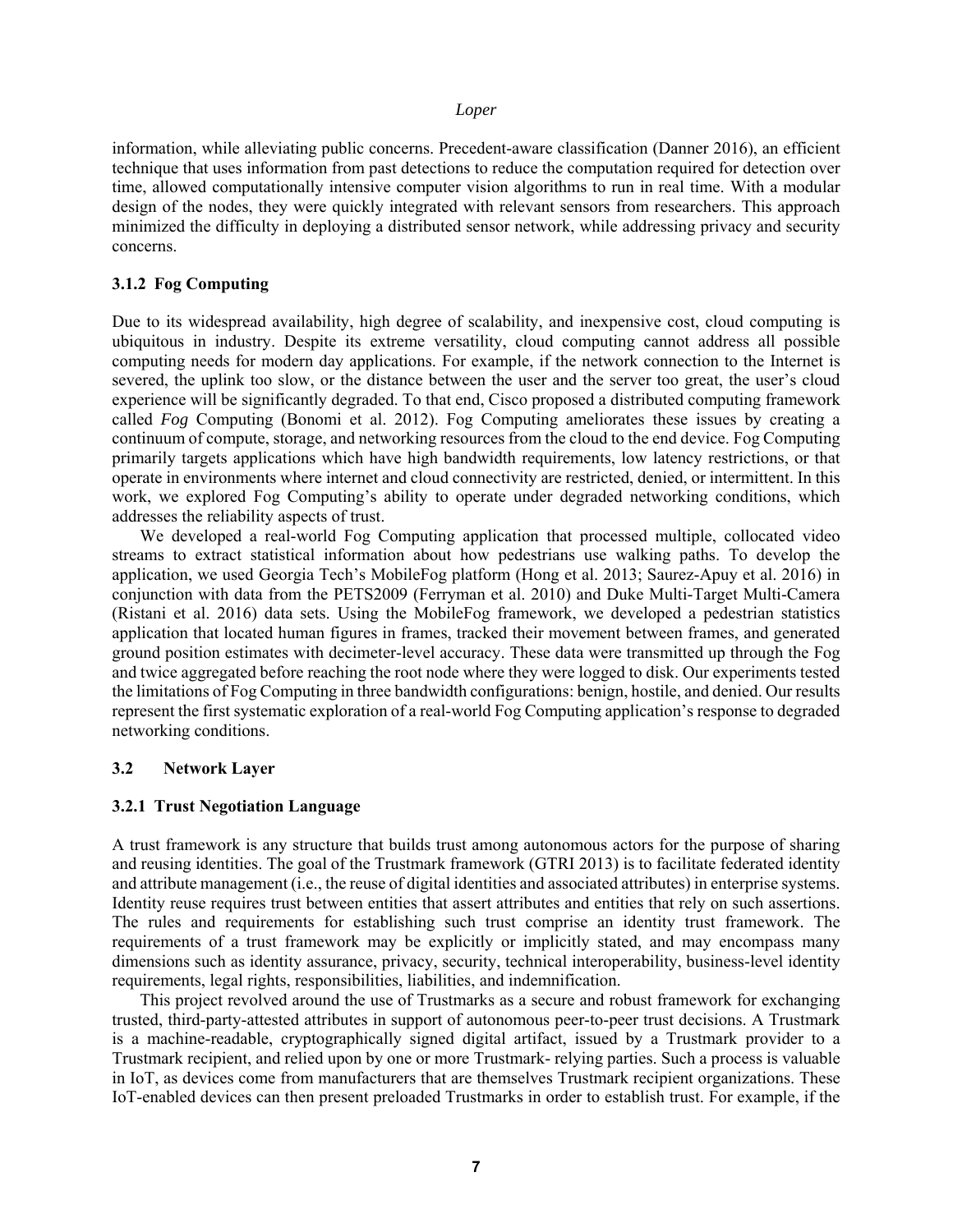device manufacturer Samsung created smart phones with a particular Android capability, it would make sense for Android to grant a Trustmark to Samsung which would then be preloaded and presentable on all Samsung-made devices, to prove that they adhere to a particular set of requirements laid forth by Google on the Android platform.

To securely exchange attribute information in support of IoT trust and trust negotiation, we developed a set of extensions to a pre-existing Trustmark framework specification, to include parameter definitions and values within Trustmarks. These parameters contain data-typing information that allows for conveying most modern attribute information, as well as human-readable names and descriptive text for helping Trustmark assessors fill in the appropriate values before issuing Trustmarks. Within Trustmarks, these parameters provide the necessary third-party-attested values that are required for rich trust decisions.

### **3.2.2 M2M Trust**

Machine to machine communications are at the center stage of the IoT. Connecting the physical world with the digital world not only creates new opportunities for innovation and discovery, but also opens doors for misuse and abuse. This work argues that reputation-based trust can be an effective countermeasure for securing M2M communications. We established M2M trust by taking into account both transaction/interaction service behaviors and feedback-rating behaviors in the presence of bogus transactions and dishonest feedback. Our trust model, called M2MTrust (Liu et al. 2016), introduces two novel trust metrics: pairwise-similarity-based feedback credibility and threshold-controlled trust propagation. We compute the direct trust from machine A to machine B by utilizing their pairwise rating similarity as the weight to the normalized aggregate of ratings that A has given to B.

We examined the strength and weakness of several popular trust models developed in the context of decentralized network computing systems, such as EigenTrust (Kamvar et al. 2003), PeerTrust (Xiong and Liu 2004), BetaTrust (Jasong and Ismail 2002), and ServiceTrust (Zhiyuan et al. 2015). We evaluated these trust models in terms of three sets of measurements:

- 1. The support of only direct trust evaluation vs. the support of both direct trust and indirect trust;
- 2. The time complexity for efficiency in trust computation and trust deployment in M2M communication;
- 3. The attack resilience against four common threat models initially introduced in (Kamvar et al. 2003): malicious individuals, malicious collective, camouflaged collective, and malicious spies.

We conduct extensive experiments using simulation and real datasets. Our scenario was self-driving cars on road networks. Specifically, can self-driving cars trust one another to provide a safe driving experience, and can M2MTrust help alleviate traffic jams, whether accidental or malicious? Our direct trust computation model effectively constrained malicious nodes to gain direct trust from dishonest feedback ratings by leveraging feedback credibility. Furthermore, our threshold-controlled trust propagation mechanism successfully blocked the trust propagation from good nodes to malicious nodes. Experimental results showed that M2MTrust significantly outperformed other trust metrics in terms of both attack resilience and performance in the presence of dishonest feedback, and sparse feedback ratings against four representative attack models.

### **3.2.3 Distributed Orchestration in Large-Scale IoT Systems**

With the growing popularity of smart things and the pervasiveness of wireless communications, the Internet has evolved from the Internet of hosts, to the Internet of people, to the IoT. Intelligent and scalable orchestration of large-scale IoT objects using a multitier architecture is critical to embrace the vision of IoT. In Yigitoglu et al 2017), we present our vision and our initial development of a distributed orchestration framework, called ISYMPHONY, with the ultimate goal of scaling real-time and on-demand IoT service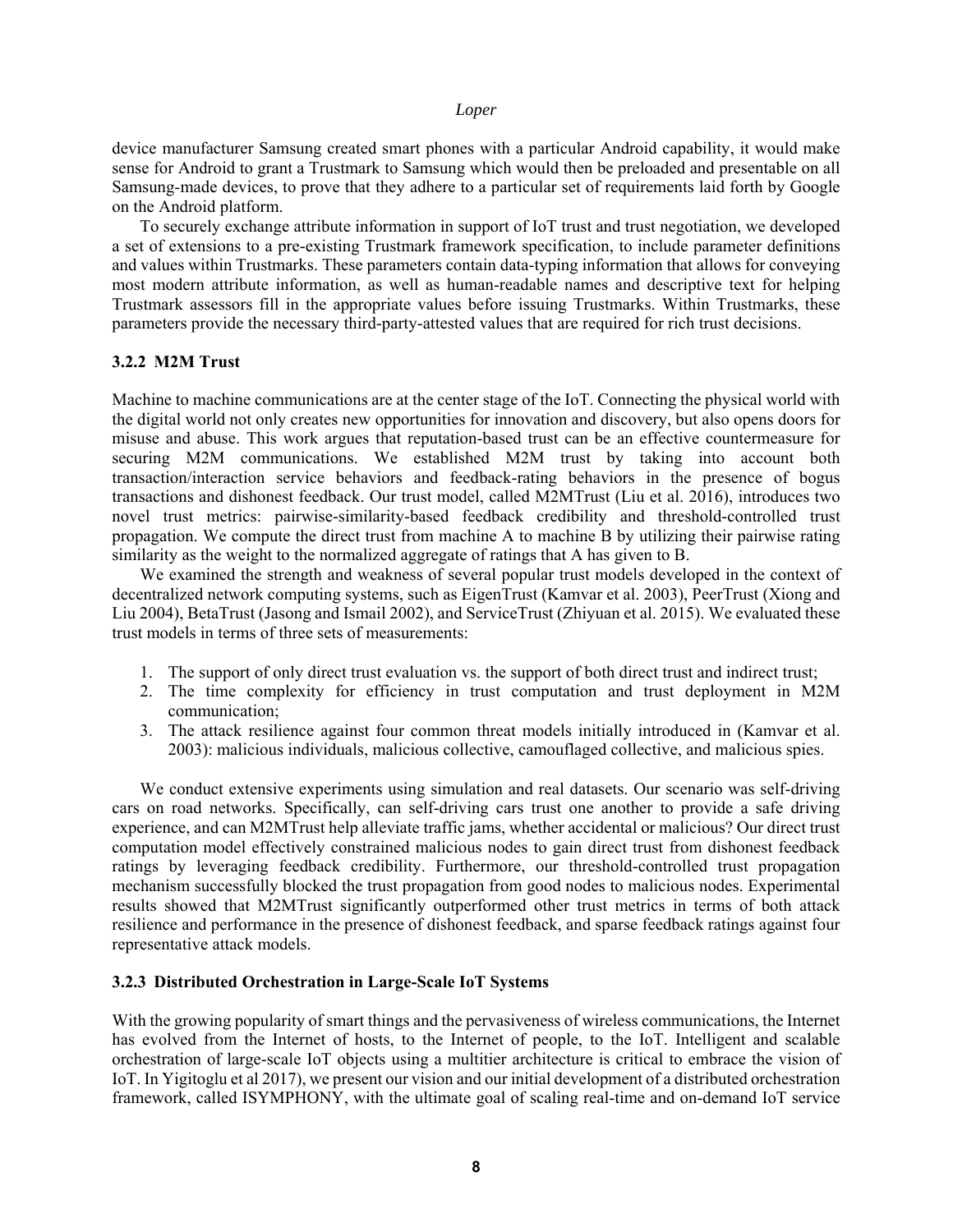provisioning in large-scale IoT systems, while guaranteeing quality of service with respect to performance, availability, and security.

This research made two original contributions. First, we presented a distributed orchestration architecture that enabled edge devices and edge clients running on top of edge devices to contribute to the IoT computing tasks, based on their computing and communication capacities. A main idea behind the distributed IoT orchestration architecture was the intelligent partition of a real-time IoT computing task into an optimal coordination of server-side processing and IoT-object-side processing. Second, a set of optimization techniques limit the number of computations handled by the edge clients and enhance the overall performance and resource utilization of the ISYMPHONY system. Our initial experimental results show that ISYMPHONY can lead to significant savings in terms of server load and high accuracy by leveraging and coordinating edge client processing capabilities, compared to the solutions relying solely on server level processing for real time IoT services provisioning.

#### **3.3 Application Layer**

### **3.3.1 Trusting Smart Cities**

The benefits of making cities smart must be considered against the potential harm that could come from being massively interconnected. To understand how trust applies to smart cities, we developed a set of risk factors that capture a range of issues that cities should considere when deploying smart city technologies (Loper 2018). Risk emerges when the value at stake in a transaction is high, or when this transaction has a critical role in the security or the safety of a system. "In most trust systems considering risk, the user must explicitly handle the relationship between risk and trust by acknowledging that the two notions are in an inverse relationship, i.e. low value transactions are associated to high risk and low trust levels and vice versa" (Patrick 2002). Or put more simply – the more risk associated with a transaction, the less we trust it.

To understand how this inverse relationship applies to smart cities, we defined three key risk factors (Loper 2015): non-technical, technical, and complexity. Non-technical risk includes aspects of a smart city where humans are involved, such as management, training and education, governance, and security practices. Technical risk factors focus on the technology aspects of a smart city, including both hardware and software systems. This also includes the concept of cyber-physical systems, which are systems of collaborating computational elements controlling physical entities. The last risk factor is complexity. A smart city is not a discrete thing; it is the complex multi-dimensional interconnection of diverse systems (human and technology) that deliver services and promote optimum performance to its users. There is risk in the complexity of these systems, especially as the scale becomes very large. Building on these risk factors, a threat analysis matrix for capturing how well smart cities address these risks was proposed.

### **3.3.2 Privacy Zones**

While location-based services and applications are increasing in popularity, there are growing concerns over users' location privacy. Although there exist general-purpose mobile permission systems and cloaking techniques, they suffer from several problems when applied to continuous location and GPS access. Namely, they are often rigid, coarse-grained, not sufficiently personalizable, and unaware of road network semantics. For example, in most existing systems, permission decisions are static and follow a one-sizefits-all principle. Once a user decides to allow or deny GPS access to an app, the setting is applied on all future location requests unless the user manually changes the app's setting. In Yigitoglu et al. (2018) we proposed PrivacyZone, a novel system for constructing personalized fine-grained privacy regions and protecting users' privacy within these regions. PrivacyZone allows users to seamlessly enter their privacy specifications under spatial, temporal, and semantic customization. For example, a user may want to allow location access when she is in the park, but deny access when she is in the hospital. Existing permission mechanisms are not sufficiently fine-grained to support such personalized and variable privacy preferences.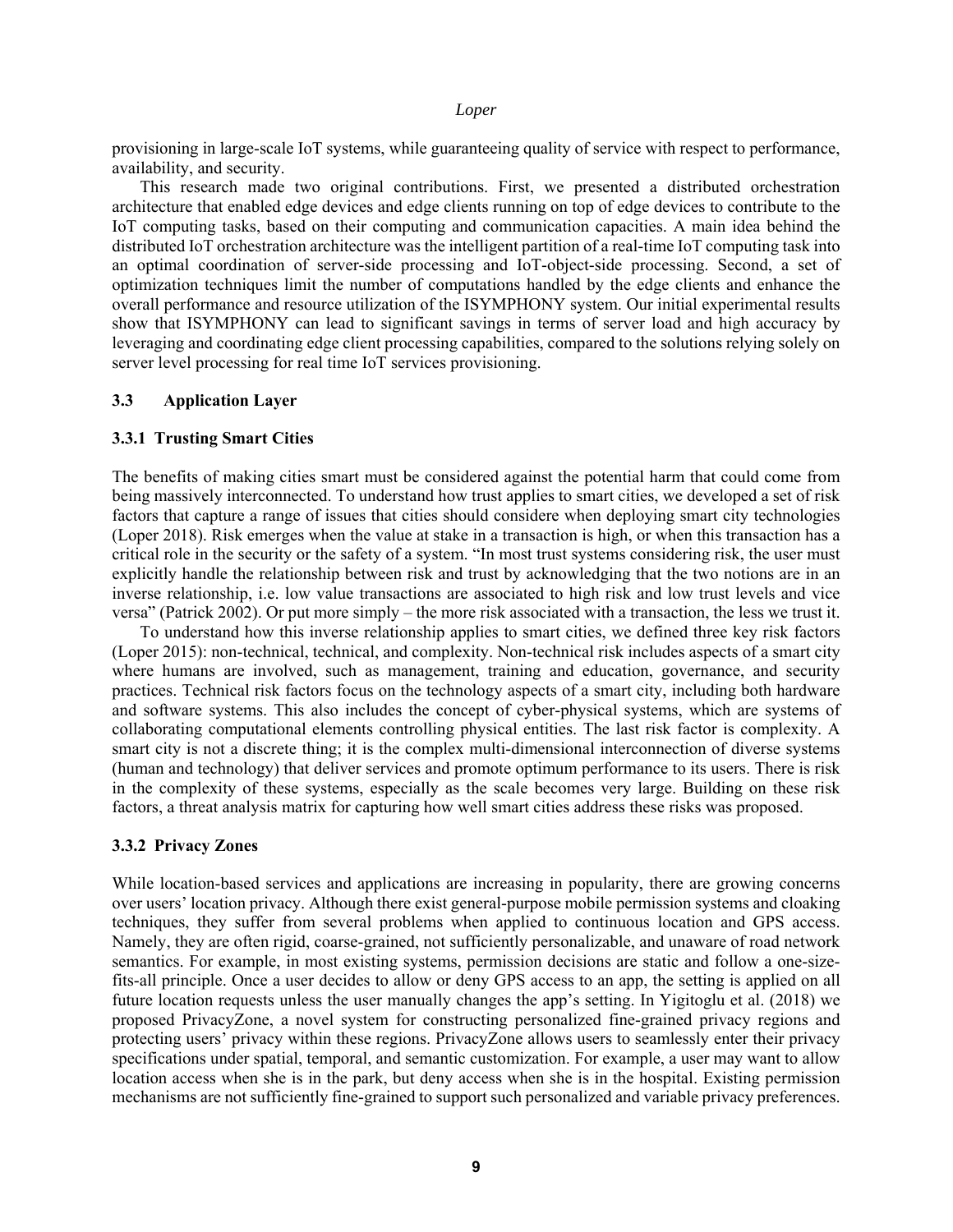Novel challenges arise from enforcing privacy zones for a large volume and variety of users with frequent location updates. We show that I privacy zone processing techniques are inefficient and cause excessive energy consumption. As a result, we developed advanced processing techniques based on the concept of safe hibernation – a time period or a geographic region, within which the client is guaranteed to not enter a privacy zone. We empirically evaluated our techniques to demonstrate their trade-offs with respect to hibernation time, computation effort, and network bandwidth usage. Our results show that PrivacyZone is efficient, scalable, and flexible, while preserving the users' location privacy.

# **4 SIMULATION TRUST**

The paper thus far has done the following: converged on a definition of trust, defined a framework that captures its multiple dimensions, and investigated a number of research projects that span these layers. The next step is to understand whether these concepts of trust apply to simulation.

# **4.1 LVC and IoT**

As mentioned earlier, IoT is characterized by a wide variety of tags, sensors, actuators, analytics, and embedded systems that are uniquely identifiable and addressable, and cooperate over networks. Also discussed, IoT has multiple modes of interaction, which include people and things (e.g., H2H, H2M, M2H, and M2M). Characterizing IoT interactions between people and things resembles the framework developed for how people and simulation models interact, known as Live, Virtual, and Constructive (LVC) (MSCO 2011). The similarities between these two areas are quite interesting, and lead us to the observation that IoT is another type of LVC system. The LVC taxonomy, shown in Figure 4, is defined as:

- Live simulation refers to M&S involving real people operating real systems (e.g., a pilot flying a jet).
- Virtual simulation is one that involves real people operating simulated systems (e.g., a pilot flying a simulated *iet*).
- Constructive simulation applications are those that involve simulated (or no) people operating simulated systems (e.g., a simulated pilot flying a simulated jet).

There is no name for simulated people operating real equipment. In the late 1980's when the LVC taxonomy was created, there were no examples of this type of interaction. However, technology has advanced to the point where simulated humans are operating real systems. For example, driverless cars have proved that the interaction between the real and simulated worlds is possible. Even though that quadrant of the matrix has not been officially named, it bears resemblance to artificial intelligence and autonomy.



Figure 4: Categorizing simulation models by the way humans interact with them (IITSEC 2018).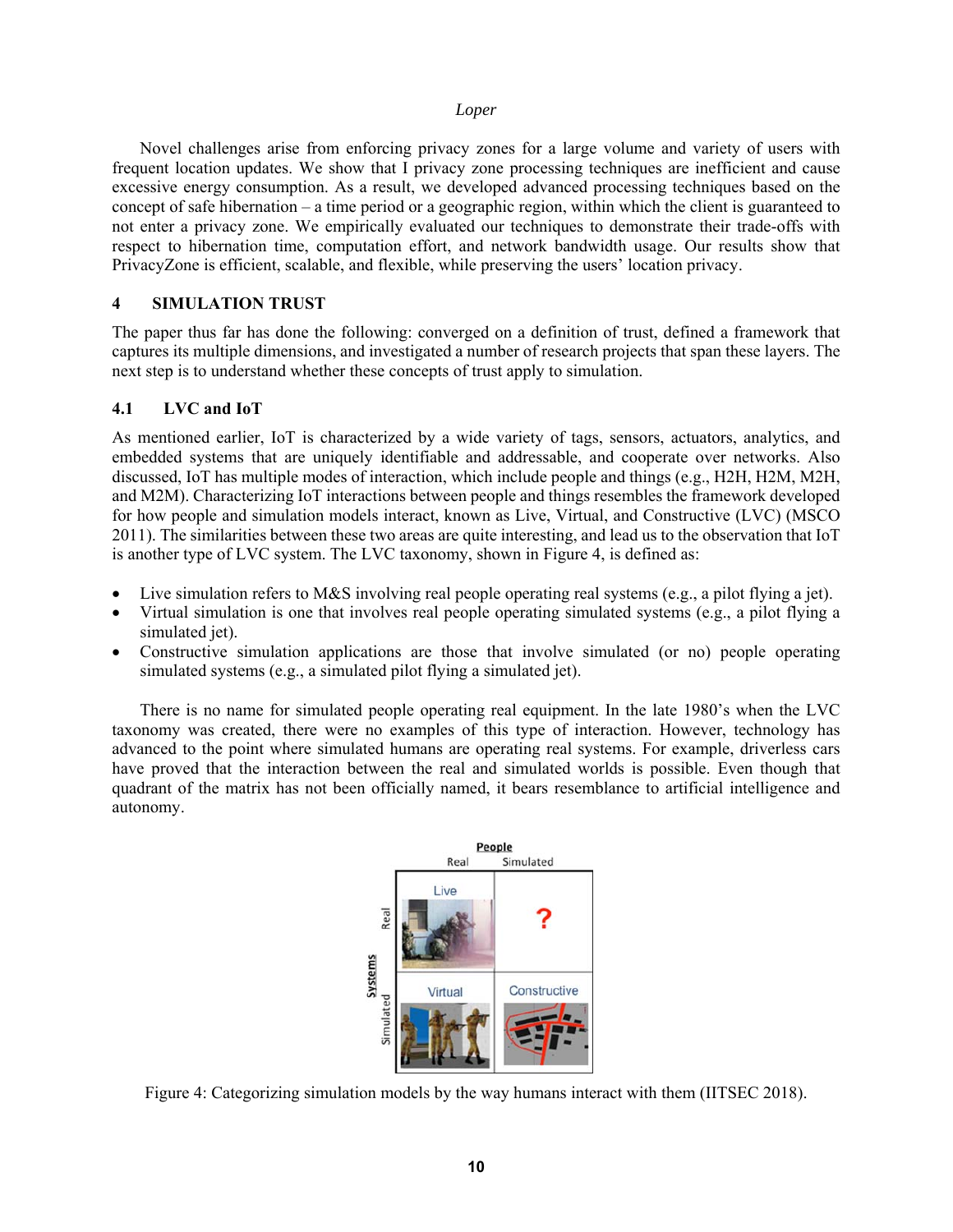First presented in (Loper 2017), we can use the LVC taxonomy to describe IoT, as shown in Figure 5.

- Live refers to real people operating real IoT systems (e.g., a smart phone).
- Virtual refers to real people operating simulated IoT systems (e.g., social media).
- Constructive refers to simulated (or no) people operating simulated IoT systems (e.g., analytics).
- Autonomy refers to simulated (or no) people operating real IoT systems (e.g., driverless vehicles).

|                     | <b>Simulation</b>                                       | loT                                                                        |
|---------------------|---------------------------------------------------------|----------------------------------------------------------------------------|
| Live                | Real people operating real systems                      | Sensors, Devices, Smart Phones, Security<br>Cameras                        |
| <b>Virtual</b>      | Real people operating simulated systems                 | Mobile Apps, Social Media, Driving<br>Directions                           |
| <b>Constructive</b> | Simulated (or no) people operating<br>simulated systems | Embedded Simulation, Machine Learning,<br>Analytics                        |
| Autonomy            | Simulated (or no) people operating real<br>systems      | Driverless Vehicles, Robots, Home/Building<br>Automation, Embedded Systems |

Figure 5: Using LVC taxonomy for IoT.

The map between IoT and LVC in Figure 5 helps us think about how trust applies to simulation. Using the projects discussed in Section 3 as a roadmap, we can posit whether trust research applies to live, virtual, or constructive simulation. Let's explore several examples: First, the device trust for sensor arrays and privacy zone work could be applied to live simulation. Context is often necessary for representing things in simulation models (e.g., location), however knowing the data are different than knowing the person(s)/vehicle(s) that generated the data. This highlights the need to protect the privacy of the data collected from sensors. A second area applies to one of the fundamental elements of LVC simulation: communication mechanisms (exchanging data). The work on M2MTrust and Trustmarks could easily apply to the messages exchanged by simulation system, as well as determining which simulation model to trust in a message exchange. Third, the reliability of Fog Computing has direct application to live simulation, and constructive in regards to simulation in the cloud or simulation as a service. When simulation computations are pushed closer to the edge to improve response time, the trustworthiness of these computing platforms is critical. Lastly, the risk framework created for looking at smart cities as a whole is directly relevant to looking at the development and execution of LVC+A federations, when one or more of the simulation components are driven by live sensor data. From this quick analysis, it appears that the portfolio of trust research we have explored has relevance to the continuum of LVC simulation.

## **4.2 Internet of Simulation Things**

IoT enables distributed control and computational architectures: one can trust (or distrust) abstract concepts, abstract entities, or physical things; including persons, organizations, information, systems, etc. Since simulation models can be used to control or give commands to sensors and actuators, or provide fasterthan-real-time prediction to systems, we need to enhance trust relationships when simulation is part of the IoT system. Expanding IoT's modes of interaction, we have:

- Machine to Machine (M2M)  $\rightarrow$  Simulation to Simulation (S2S) or Machine to Simulation (M2S)
- Human to Machine (H2M)  $\rightarrow$  Human to Simulation (H2S)
- Human to Human (H2H)  $\rightarrow$  Human to Human (H2H)

An example of where M2S and S2M are already happening is data-driven online simulation. The Dynamic Data-Driven Application Systems (DDDAS) concept is a unique paradigm for exploiting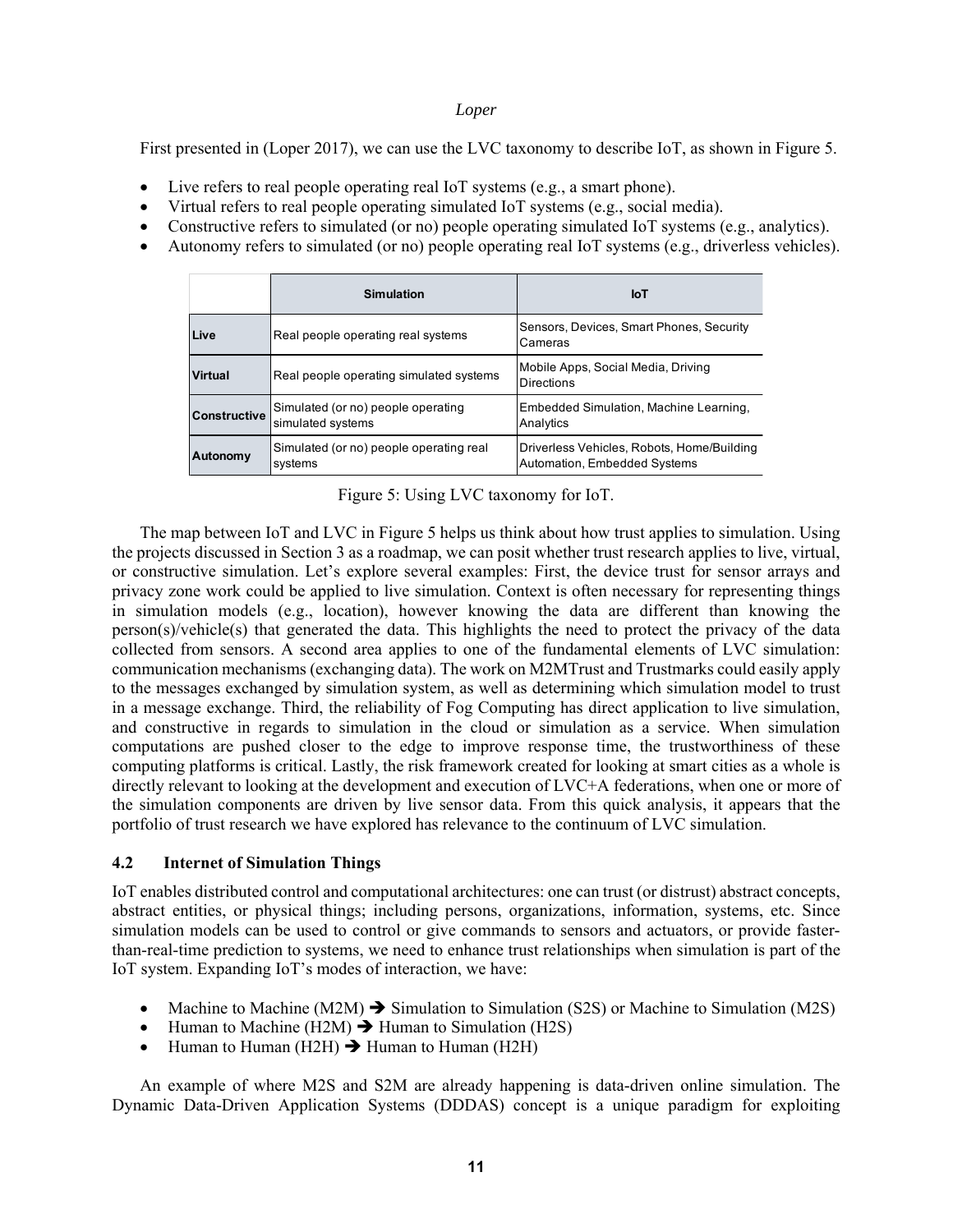maturing computational and sensor networking technologies to compensate for model deficiencies and unforeseen system evolution and stimulus conditions, mitigate the effect of design imperfections on longterm as well as short-term system safety, and enable informed decision for maintenance planning and crisis management (Farhat et al. 2006). This paradigm utilizes online data to drive simulation computations, and the results are then used to optimize the system or adapt the measurement process. For example, live sensor data and analytics can be used to construct or infer the current state of a system and faster-than-real-time simulation can then be used to project the system's future state. Also, simulation can be used to control an operational system, e.g., data from a real system are fed directly into the simulation model which analyzes alternate options and produces recommended courses of action. With the availability of data from IoT and smart city instrumentation, paradigms such as DDDAS can be expected to grow in importance.

As discussed by Carothers et al. (2017), when simulation uses data from *things* in the network to make decisions, users need to learn how to trust these data as well as the things (sensors) they are interacting with. Currently securing sensors and devices is accomplished through information security technologies, including cryptography, digital signatures, and electronic certificates. This approach establishes and evaluates a trust chain between devices, but it does not tell us anything about the quality of the information being exchanged over time. Data from sensors or aggregators may be in conflict with each other due to malfunction, bad actors, tampering, environmental conditions, context conditions, and so on. Thus, whether or not the simulation should trust these data must be established by an agent that is capable of a trust evaluation prior to them being deemed useful as information. Further, if simulation has a role in controlling or giving commands to some sensor or actuator in the IoT system, then the data the simulation uses from external sources in which to make those decisions must be trustworthy, such that they are not purposely misled into issuing malicious commands.

To illustrate the emerging importance of trust for simulation, let's first look at where simulation might be used in smart cities. An ontology that represents a city as a system of systems is the Anatomy of a City, developed by the City Protocol Society (City Protocol Society 2015), shown in Figure 6. This document defines a common language describing the city ecosystem as three key system elements: Structure **–** a set of physical structures; Society – the living entities that make up a city's society; and Interactions – the flow of interactions between structure and society.

The top layer of the ontology is Structure, which refers to physical constructions in a city, i.e., the building, streets, subways, and other three-dimensional macroscale networks. This layer, which is particularly useful in the trust discussion, includes the following sub-layers:

- *Environment* is the physical and geographic setting of the city, including the natural environment ("nature"). It is formed by the three basic elements: air, earth, and water, which interact dynamically in a seasonally-dependable way.
- *Infrastructure* comprises the connective structures that enable people to get resources, especially from the environment, and bring them to the city, or that enable flows or cycles within the city itself. These infrastructures include those that support communications, the water and energy cycles, the matter cycle that supports the movement of goods and food as well as the resultant waste, the mobility networks, and nature or green infrastructure.
- *Built Domain* is organized according to the approximate number of people that it can accommodate on a physical basis. Within the Built Domain, an object corresponds to a single person, and a dwelling, building, block, neighborhood, district, city and metropolis or region each increase the scale by an order of magnitude. Private and public spaces are contained within each level of scale.

Work is already underway to use simulation to monitor, control, and predict aspects of cities. Related to the built domain sub-layer, Farhat et al. (2006) are using a DDDAS to monitor the health of large-scale structural systems. Their work is focused on composite materials of aircraft, but we can envision it being applied to city structures like stadiums, bridges, or dams. The overall goal for their work is to enable and promote active health monitoring, failure prediction, aging assessment, informed crisis management, and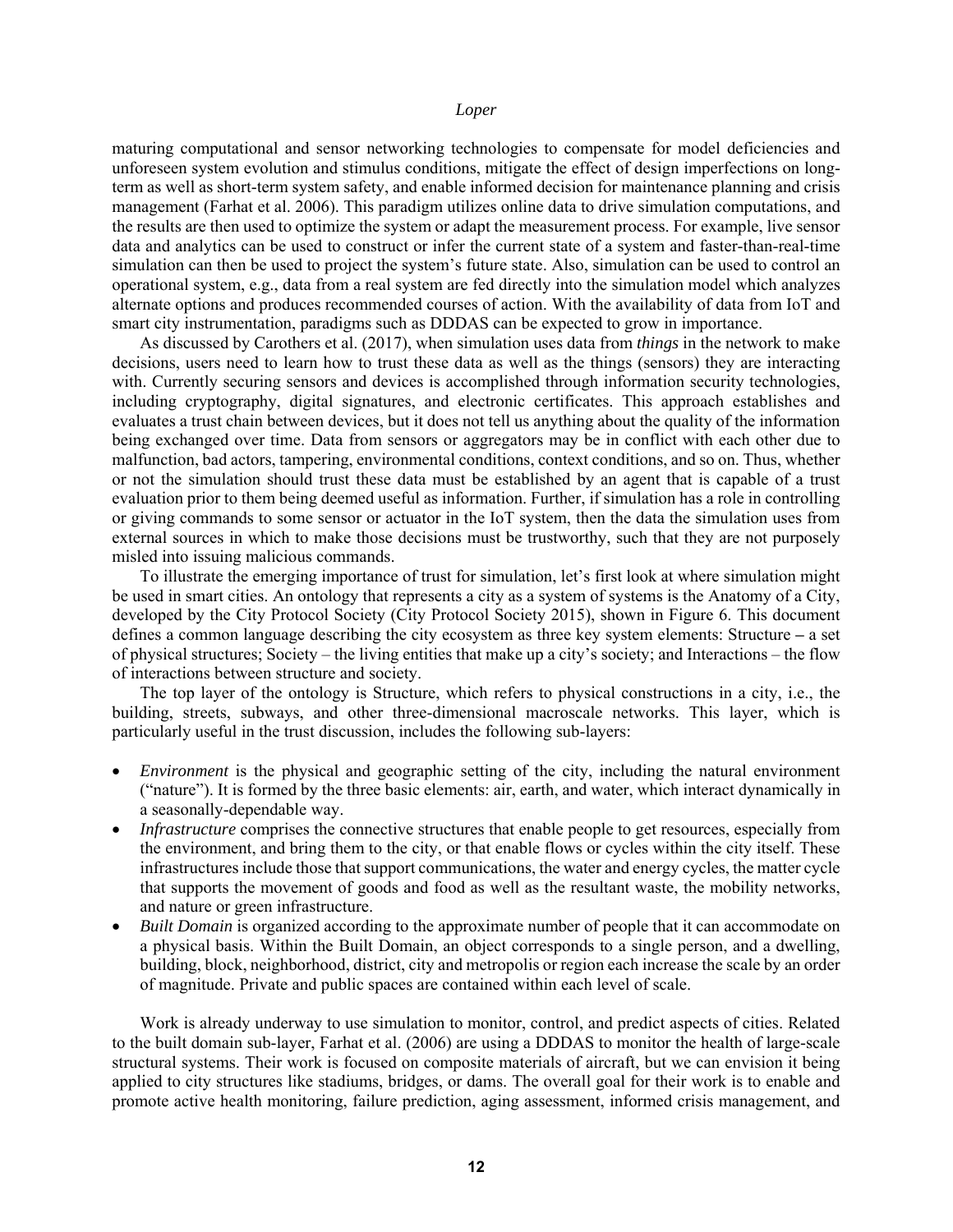decision support for complex and degrading structural engineering systems. Related to the infrastructure sub-layer, simulation and optimization can be used to monitor a city's water supply. Mahinthakumar et al. (2006) recognize that urban water distribution systems are vulnerable to accidental and intentional contamination incidents that could result in adverse human health and safety impacts. When a contamination event is detected, e.g., data from a water quality surveillance sensor network and reports from consumers, they use a DDDAS approach to answer critical questions like what response action (e.g., shut down portions of the network, implement hydraulic control strategies, introduce decontaminants) should be taken to minimize the impact of the contamination event. Real-time answers to complex questions can be addressed through dynamic integration of computational components (including models and simulation) and real-time sensor data. The last example is also related to infrastructure, focused on transportation. In Saroj et al. (2018), a real-time data-driven transportation simulation model was used to evaluate and visualize network performance, and provide dynamic operational feedback. The study used a hybrid traffic simulation model to represent seventeen consecutive intersections on a traffic corridor partially equipped with smart devices. The architecture would enable control of the signals and the vehicle volumes using real-time data from in-field detectors.



Figure 6: Anatomy of a city (City Protocol Society 2015).

As more data-driven simulation is used in smart cities, a concern is that the sensors that feed data into the simulation systems can be hacked and fed fake data. This could be used for all manner of mischief, like causing signal failures that shut down subways or allowing contaminants into the water supply. For example, what if the data driving transportation simulation systems made traffic signals stay red or green, tweak electronic speed limit signs, or messed with ramp meters to send cars onto the freeway all at once? What would commuting look like if erroneous sensor data sent to simulation changes the routes of public transportation or changes subway schedules? How would cities respond to an inadequate supply of electricity or water, or worse yet, not be notified that drinking water was contaminated? What if waste collection was interrupted during the summertime, and garbage piled up in the streets because the data from smart trash cans that feed a simulation to optimize trash routes was misrepresented? Many systems in cities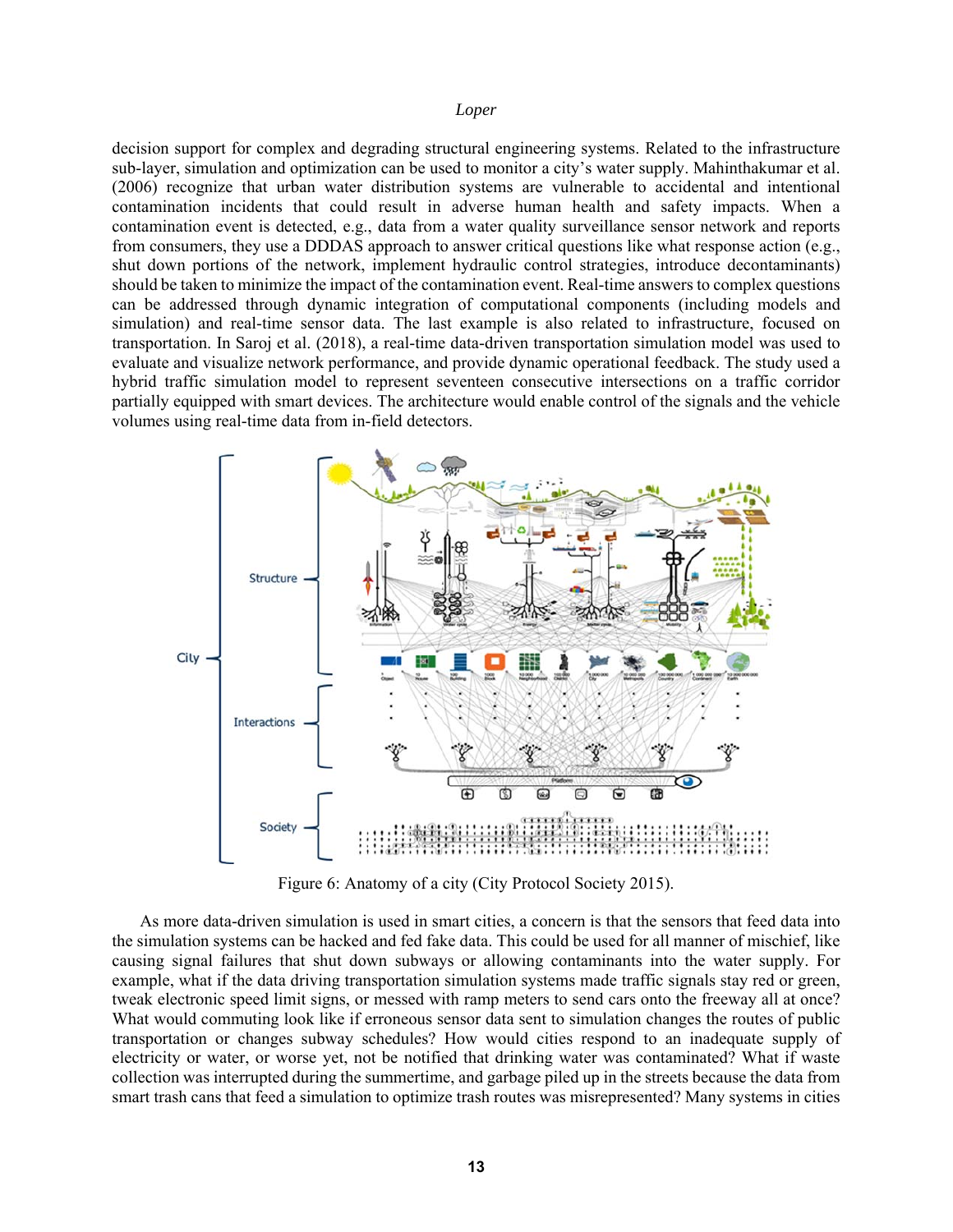are interconnected, so erroneous data driving one simulation could cause a cascade effect, impacting other systems in the city.

Many of these issues get at data integrity, and how to detect misbehavior in the sensor system. Too many false positives may remove valuable sensor resources from the network, while too many false negatives may pollute the data generated and veer the simulation off track (Farhat et al. 2006): Research that looks at the sensor networks that drive simulation models, and how to discover and correct node misbehavior is critical for simulation trust.

### **5 CONCLUSIONS**

As the number of sensors and simulation applications connected to the network grows, we will see different patterns of communication and trust emerge. Data from the sensors and higher-level aggregators will be fed into models and simulation models that are making predictions and decisions that will impact our lives. Creating, understanding, and managing large-scale distributed simulation systems interacting with each other to manage operational systems present major challenges. As pervasive simulation becomes more commonplace in IoT and smart city applications, it is essential that it is secure or at least tolerant of cyber threats. Privacy and trust issues must also be adequately addressed to realize widespread adoption.

This paper has covered the topic of trust in IoT and smart cities, and posed an argument for why this work is directly relevant to simulation. Future research should focus on fundamental principles concerning how trust is established, maintained, and used in simulation, and a theory behind their operations. Simulation validation is part of the solution to this problem, and work such as model trust through curation is also starting to look at parts of the space. However, simulation trust is not an area that simulation research has traditionally focused. A valid question is whether this work should come from the simulation community, or whether it belongs to the cyber security community instead.

The definition of trust has many dimensions, which means that there is a rich landscape of problems to address. To construct a set of research issues to consider for simulation trust, we can look to a recently published NIST report which identifies 17 technical concerns that negatively affect the ability to trust IoT products and services (Voas et al. 2018):

- 1. Scalability
- 2. Heterogeneity
- 3. Ownership and Control
- 4. Composability, Interoperability, Integration, and Compatibility
- 5. "Ilities" (availability, compatibility,…)
- 6. Synchronization
- 7. Lack of Measurement
- 8. Predictability
- 9. Testing and Assurance
- 10. Certification
- 11. Security
- 12. Reliability
- 13. Data Integrity
- 14. Excessive Data
- 15. Speed and Performance
- 16. Usability
- 17. Visibility and Discovery

Some of these concerns – testing and assurance, certification, heterogeneity, interoperability, composability **–** are areas where the simulation and LVC community has spent considerable time developing solutions. In other areas **–** reliability, data integrity **–** we have spent less time. All of these factors, plus insurability and risk measurement, represent new areas of research that we should pursue to ensure simulation trust in untrusted environments.

# **ACKNOWLEDGMENTS**

I would like to thank the Georgia Tech Research Institute and the Georgia Tech Institute for Information Security and Privacy for supporting this research. This work could not have been accomplished without my collaborators in GTRI and in the Georgia Tech College of Computing. I appreciate their collaboration and contributions over the last six years.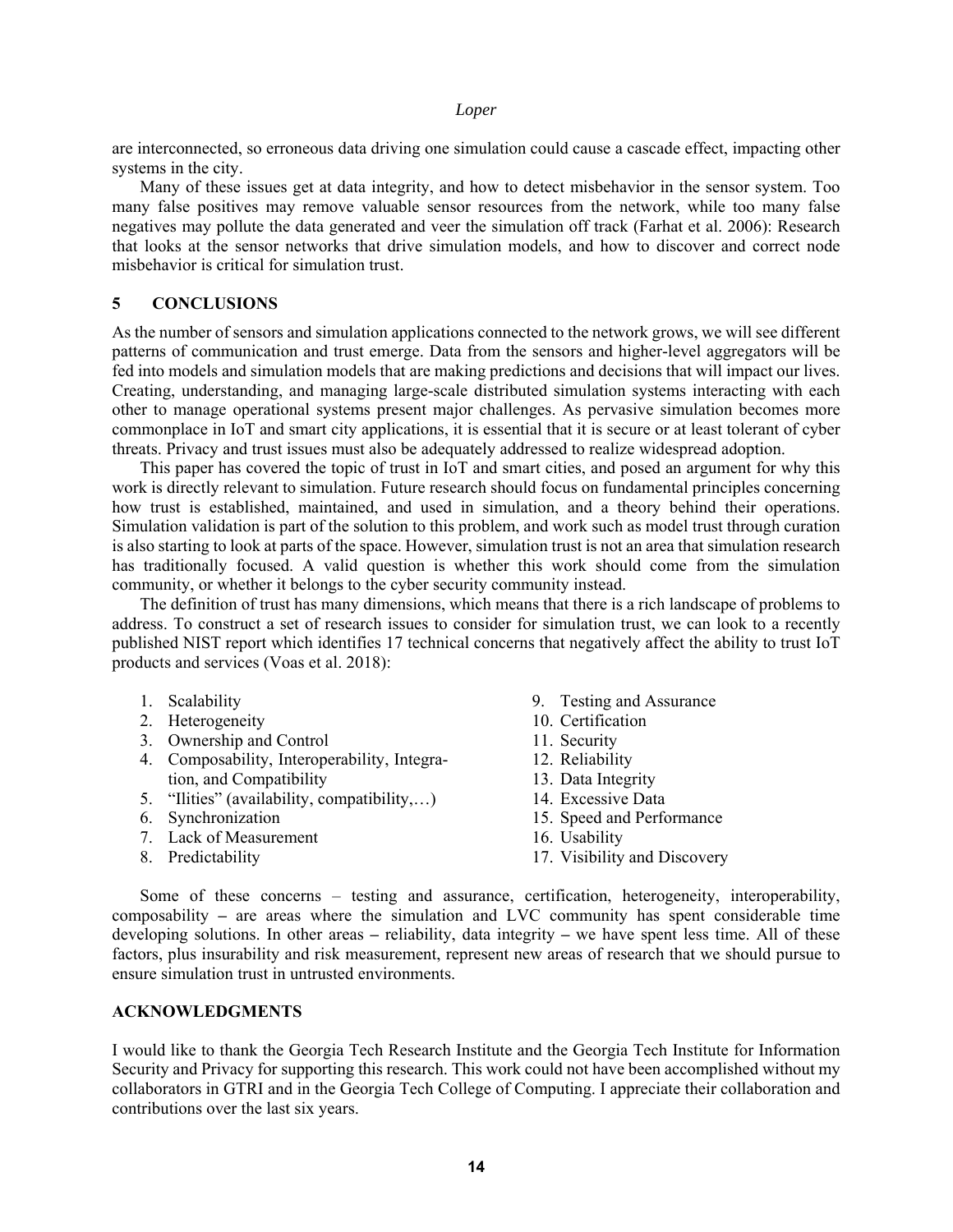#### **REFERENCES**

- Ahn, J., D. DeAngelis, and S. Barber. 2007. "Attitude Driven Team Formation Using Multi-Dimensional Trust". In *Proceedings of the IEEE/WIC/ACM International Conference on Intelligent Agent Technology* (IAT '07), 2<sup>nd</sup>–5<sup>th</sup> November, Fremont, CA, 229 –235.
- Bonomi, F., R. Milito, J. Zhu, and S. Addepalli. 2012. "Fog Computing and its Role in the Internet of Things". In *Proceedings of the First MCC Workshop on Mobile Cloud Computing*, 13th–17th August. New York, NY, 13–16.
- Carothers, C., A. Ferscha, R. Fujimoto, D. Jefferson, M. Loper, M. Marathe, S. Taylor, and H. Vakilzadian. 2017. "Computational Challenges in Modeling and Simulation". In *Research Challenges in Modeling & Simulation for Engineering Complex Systems*, edited by R. Fujimoto, C. Bock, W. Chen, E. Page, and J. H. Panchal, 45–74. Heidelberg: Springer Nature.
- CDAIT. 2018. *Driving New Modes of IoT-facilitated Citizen/User Engagement*. Center for the Development and Application of Internet of Things Technologies, Technical Report, July 2018. https://cdait.gatech.edu/sites/default/files/georgia\_tech\_cdait\_thought\_leadership\_working\_group\_white\_paper\_july\_9\_201 8\_final.pdf.
- Dhamu and Company. 2019. *Smart City Jaipur & Udaipur Get Rs. 345 Crore from Government*. https://www.dhamuandcompany.net/property-jaipur/smart-city-jaipur-udaipur-get-rs-345-crore-from-government/, accessed  $18<sup>th</sup>$  August.
- City Protocol Society. 2015. *City Anatomy: A Framework to Support City Governance, Evaluation and Transformation*. City Protocol Agreement (CPA-I\_001-v2), https://cpsociety.sharepoint.com/sites/cptf/CPTSC/Private%20Documents/Publications/CPA-I\_001-v2\_City\_Anatomy.pdf, accessed 23rd August.
- Danner, J. 2016. "Rapid Precedent-aware Pedestrian and Car Classification on Constrained IoT Platforms", *ESTIMedia*  Conference,  $13<sup>th</sup>-18<sup>th</sup>$  October, New York, NY.
- Farhat, C., J. G. Michopoulos, F. K. Chang, L. J. Guibas, and A. J. Lew. 2006. "Towards a Dynamic Data Driven System for Structural and Material Health Monitoring" In *International Conference on Computational Science*, edited by V. N. Alexandrov, G. D. van Albada, P. M. A. Sloot, and J. Dongarra, 456-464. Berlin, Heidelberg: Springer.
- Ferryman, J. and A. Shahrokni. 2009. PETS2009: Dataset and Challenge. In *2009 Twelfth IEEE International Workshop on Performance Evaluation of Tracking and Surveillance*, December 7th–9th. Snowbird, UT, paper 1–6. https://doi.org/10.1109/PETS-WINTER.2009.5399556.
- GTRI. 2013. *NSTIC Trustmark Pilot*. Georgia Tech Research Institute. Available from: https://trustmark.gtri.gatech.edu.
- Grandison T. and M. Sloman. 2000. "A Survey of Trust in Internet Applications". *IEEE Communications Surveys and Tutorials* 3(4): 2-16.
- Hong, K., D. Lillethun, U. Ramachandran, B. Ottenwälder, and B. Koldehofe. 2013. Mobile Fog. In *Proceedings of the Second ACM SIGCOMM Workshop on Mobile Cloud Computing* (MCC'13). 12th–16th August, Hong Kong, China. https://doi.org/10.1145/2491266.2491270.
- IERC. 2019. *IoT European Research Cluster Website*. http://www.internet-of-things-research.eu/about\_iot.htm, accessed 17th June.
- IITSEC. 2018. "Fundamentals of Modeling and Simulation". *Interservice/Industry Training, Simulation and Education Conference* (I/ITSEC). 26<sup>th</sup> November, Orlando, FL, Tutorial Number 1819.
- ITU. 2012. "The State of Broadband 2012: Achieving Digital Inclusion for All". International Telecommunication Union, Broadband Commission for Digital Development, Technical Report, https://www.itu.int/pub/S-POL-BROADBAND.04, accessed 23rd August.
- ITU. 2014. *Smart Sustainable Cities: An Analysis of Definitions*. International Telecommunication Union, Focus Group on Smart Sustainable Cities (FG-SSC). https://www.itu.int/en/ITU-T/focusgroups/ssc/Documents/website/web-fg-ssc-0100-r9 definitions\_technical\_report.docx, accessed 23rd August.
- Jasong A. and R. Ismail. 2002. "The Beta Reputation System". In *Proceedings of the 15th Bled Electronic Commerce Conference*, 17th–19th June, Bled, Slovenia.
- Kamvar, S. D., M. T. Schlosser, and H. Garcia-Molina. 2003. "The Eigentrust Algorithm for Reputation Management in P2P Networks". In Proceedings of the 12<sup>th</sup> International Conference on World Wide Web, 20<sup>th</sup>–24<sup>th</sup> May, Budapest, Hungary, 640– 651.
- Leisterm, W. and T. Schultz. 2012. "Ideas for a Trust Indicator in the Internet of Things". In *Proceedings of the First International Conference on Smart Systems, Devices and Technologies* (SMART 2012), 27th May – 1st June, Stuttgart, Germany, 31-34.
- Liu, L.,M. Loper, Y. Ozkaya, Y. A. Yasar, and E. Yigitoglu. 2016. "Machine to Machine Trust in the IoT Era". In *The 18th International Workshop on Trust in Agent Societies* (Trust 2016), 9th–13th May, Singapore, 18–29.
- Loper, M. 2015. *Trusting Smart Cities*. Technical Report, Sam Nunn Security Fellows Program, Georgia Institute of Technology, Atlanta, Georgia.
- Loper, M. 2017. "Trust as a Service in LVC Simulations". Invited Panel on Research Challenges in M&S in the Era of Big Data and the Internet of Things, *Interservice/Industry Training Simulation & Education Conference* (I/ITSEC), 27<sup>th</sup> November – 1st December, Orlando, FL.